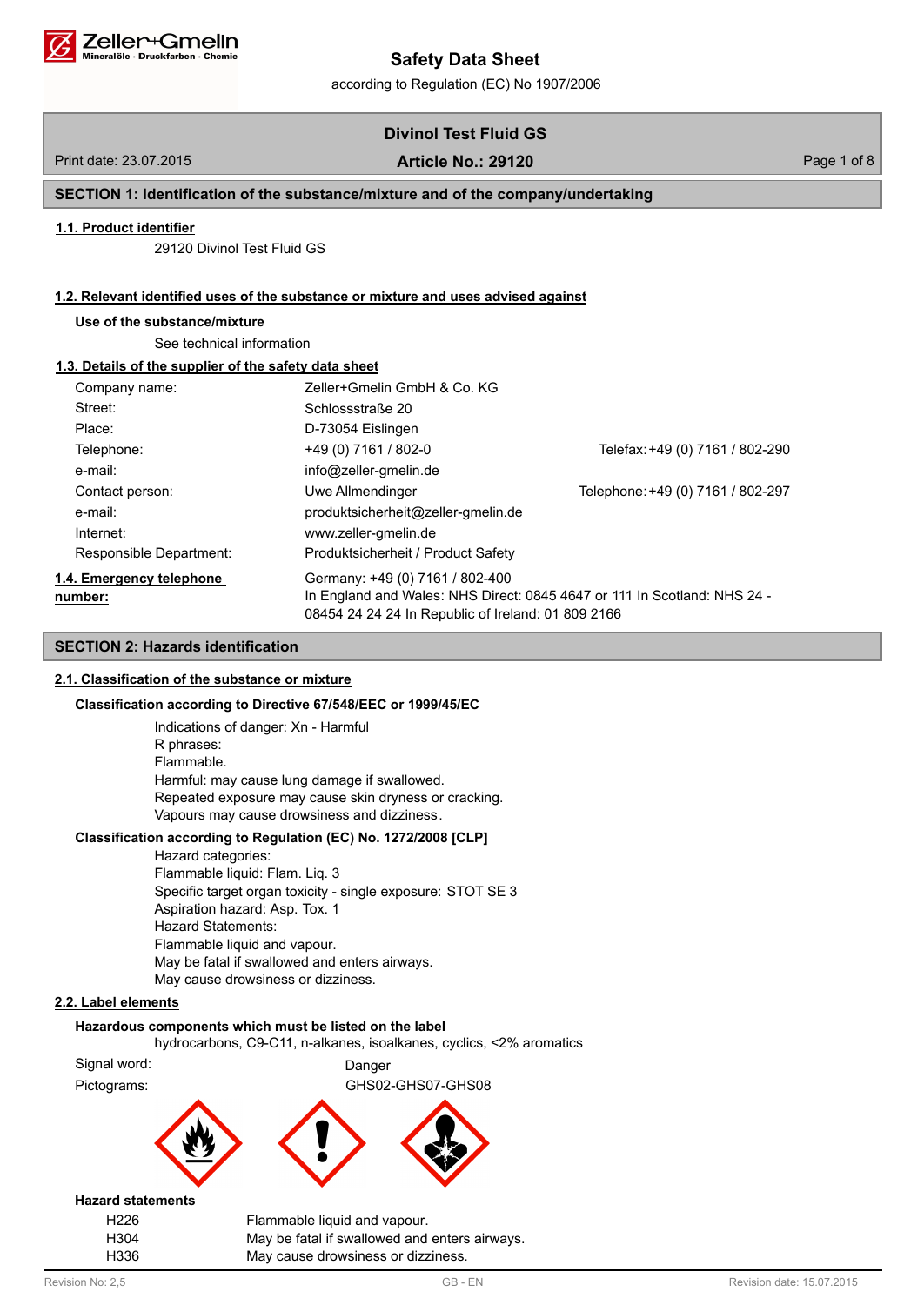

according to Regulation (EC) No 1907/2006

| <b>Divinol Test Fluid GS</b> |  |  |  |  |
|------------------------------|--|--|--|--|
|------------------------------|--|--|--|--|

| Print date: 23.07.2015                | <b>Article No.: 29120</b>                                                                         | Page 2 of 8 |
|---------------------------------------|---------------------------------------------------------------------------------------------------|-------------|
| <b>Precautionary statements</b>       |                                                                                                   |             |
| P <sub>210</sub>                      | Keep away from heat, hot surfaces, sparks, open flames and other ignition sources. No<br>smoking. |             |
| P <sub>261</sub>                      | Avoid breathing vapour/aerosol.                                                                   |             |
| P <sub>271</sub>                      | Use only outdoors or in a well-ventilated area.                                                   |             |
| P <sub>280</sub>                      | Wear protective gloves and protective clothing.                                                   |             |
| P301+P310                             | IF SWALLOWED: Immediately call a POISON CENTER/doctor.                                            |             |
| P331                                  | Do NOT induce vomiting.                                                                           |             |
| Special labelling of certain mixtures |                                                                                                   |             |

**Special labelling of certain mixtures**

EUH066 Repeated exposure may cause skin dryness or cracking.

### **2.3. Other hazards**

Results of PBT and vPvB assessment: not applicable.

## **SECTION 3: Composition/information on ingredients**

# **3.2. Mixtures**

# **Chemical characterization**

Solvent-based mixture.

# **Hazardous components**

| <b>EC No</b>      | Chemical name                                                               | Quantity      |
|-------------------|-----------------------------------------------------------------------------|---------------|
| CAS No            | Classification according to Directive 67/548/EEC                            |               |
| Index No          | Classification according to Regulation (EC) No. 1272/2008 [CLP]             |               |
| <b>IREACH No</b>  |                                                                             |               |
| 919-857-5         | Invdrocarbons, C9-C11, n-alkanes, isoalkanes, cyclics, <2% aromatics        | $25 - 100 \%$ |
| 64742-48-9        | Xn - Harmful R10-65-66-67                                                   |               |
| 649-327-00-6      | Flam. Lig. 3, STOT SE 3, Asp. Tox. 1; H226 H336 H304 EUH066                 |               |
| 101-2119463258-33 |                                                                             |               |
| 204-881-4         | 2.6-di-tert-butyl-p-cresol                                                  | $0.1 - 5.3\%$ |
| 128-37-0          | N - Dangerous for the environment R50-53                                    |               |
|                   | Aquatic Acute 1 (M-Factor = 1), Aquatic Chronic 1 (M-Factor = 1); H400 H410 |               |
| 101-2119565113-46 |                                                                             |               |

Full text of R-, H- and EUH-phrases: see section 16.

## **SECTION 4: First aid measures**

## **4.1. Description of first aid measures**

### **General information**

When in doubt or if symptoms are observed, get medical advice. If unconscious place in recovery position and seek medical advice. Remove contaminated, saturated clothing immediately.

## **After inhalation**

Remove casualty to fresh air and keep warm and at rest.

#### **After contact with skin**

After contact with skin, wash immediately with plenty of water and soap.

#### **After contact with eyes**

After contact with the eyes, rinse with water with the eyelids open for a sufficient length of time, then consult an ophthalmologist immediately.

### **After ingestion**

If swallowed, rinse mouth with water (only if the person is conscious). Let water be drunken in little sips (dilution effect). Call a physician immediately. Do NOT induce vomiting.

## **4.2. Most important symptoms and effects, both acute and delayed**

When in doubt or if symptoms are observed, get medical advice.

# **4.3. Indication of any immediate medical attention and special treatment needed**

No information available.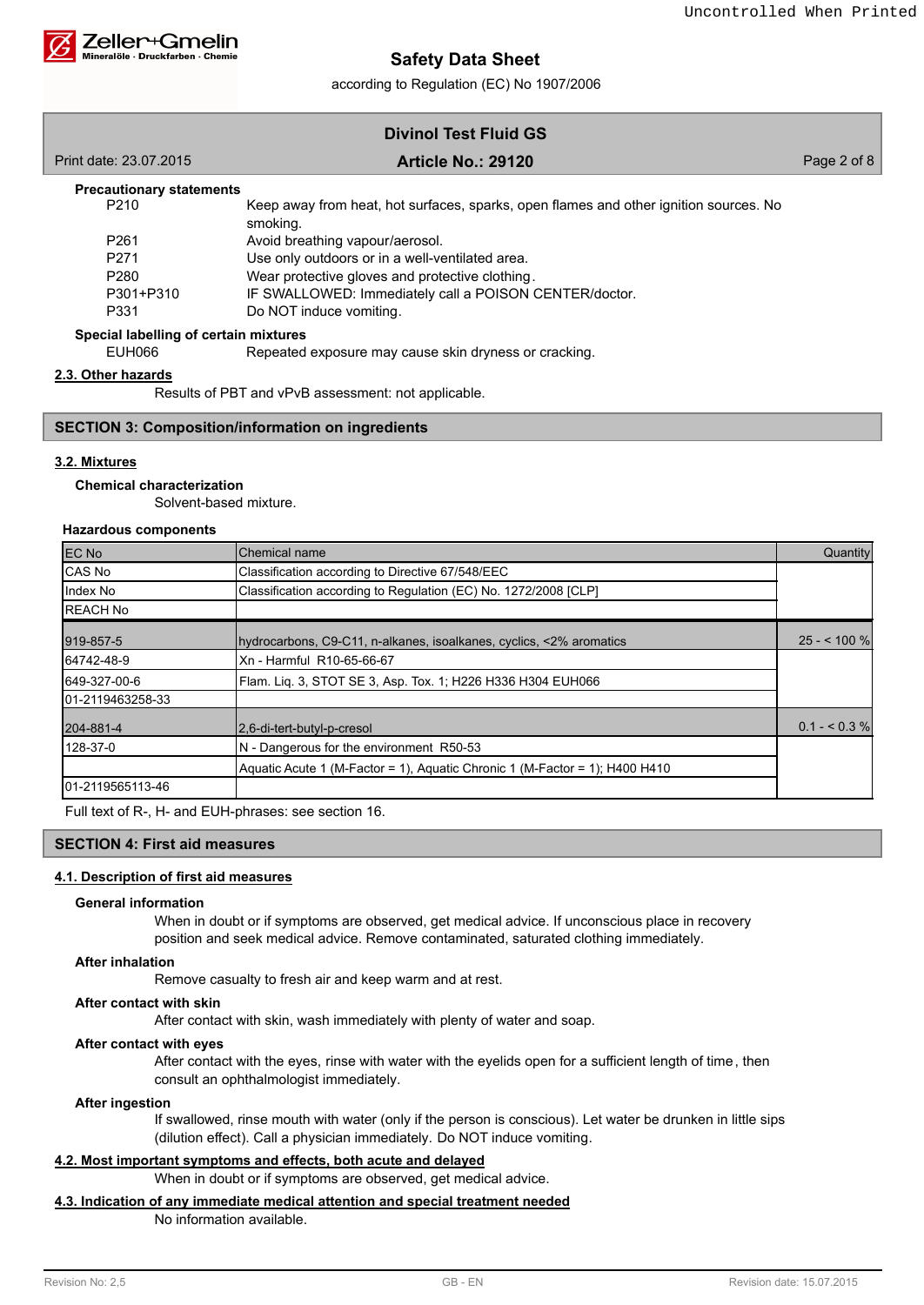

according to Regulation (EC) No 1907/2006

# **Divinol Test Fluid GS**

Print date: 23.07.2015 Page 3 of 8 **Article No.: 29120**

## **SECTION 5: Firefighting measures**

## **5.1. Extinguishing media**

### **Suitable extinguishing media**

alcohol resistant foam, Extinguishing powder, Carbon dioxide (CO2).

**Unsuitable extinguishing media**

Full water jet.

### **5.2. Special hazards arising from the substance or mixture**

Hazardous decomposition products: Carbon monoxide. Carbon dioxide (CO2). Do not inhale explosion and combustion gases.

## **5.3. Advice for firefighters**

In case of fire: Wear self-contained breathing apparatus.

#### **Additional information**

Collect contaminated fire extinguishing water separately. Do not allow entering drains or surface water. Do not allow to enter into soil/subsoil.

## **SECTION 6: Accidental release measures**

#### **6.1. Personal precautions, protective equipment and emergency procedures**

See protective measures under point 7 and 8.

# **6.2. Environmental precautions**

Do not allow to enter into surface water or drains. Do not allow to enter into soil/subsoil. Clean contaminated objects and areas thoroughly observing environmental regulations.

#### **6.3. Methods and material for containment and cleaning up**

Absorb with liquid-binding material (e.g. sand, diatomaceous earth, acid- or universal binding agents). Treat the recovered material as prescribed in the section on waste disposal .

#### **6.4. Reference to other sections**

See protective measures under point 7 and 8.

### **SECTION 7: Handling and storage**

### **7.1. Precautions for safe handling**

#### **Advice on safe handling**

Use personal protection equipment. Do no eat, drink or smoke when using this product. Provide fresh air. Handle and open container with care. Conditions to avoid: Generation/formation of aerosols.

#### **Advice on protection against fire and explosion**

Avoid formation of flammable and explosive vapour concentrations in the air and exceeding the exposure limit values. Only use the material in places where open light, fire and other flammable sources can be kept away. Vapours of flammable solvents can accumulate in the gas phase of closed container, especially during heat treatment. Therefore keep away from fire and sources of ignition. Provide earthing of containers, equipment, pumps and ventilation facilities. Use only non-sparking tools. Recommendation: Wear anti-static footwear and clothing

## **7.2. Conditions for safe storage, including any incompatibilities**

#### **Requirements for storage rooms and vessels**

Protect against: Frost. Keep away from heat. Protect against direct sunlight. Keep container tightly closed in a cool, well-ventilated place.

### **7.3. Specific end use(s)**

Observe technical data sheet.

# **SECTION 8: Exposure controls/personal protection**

### **8.1. Control parameters**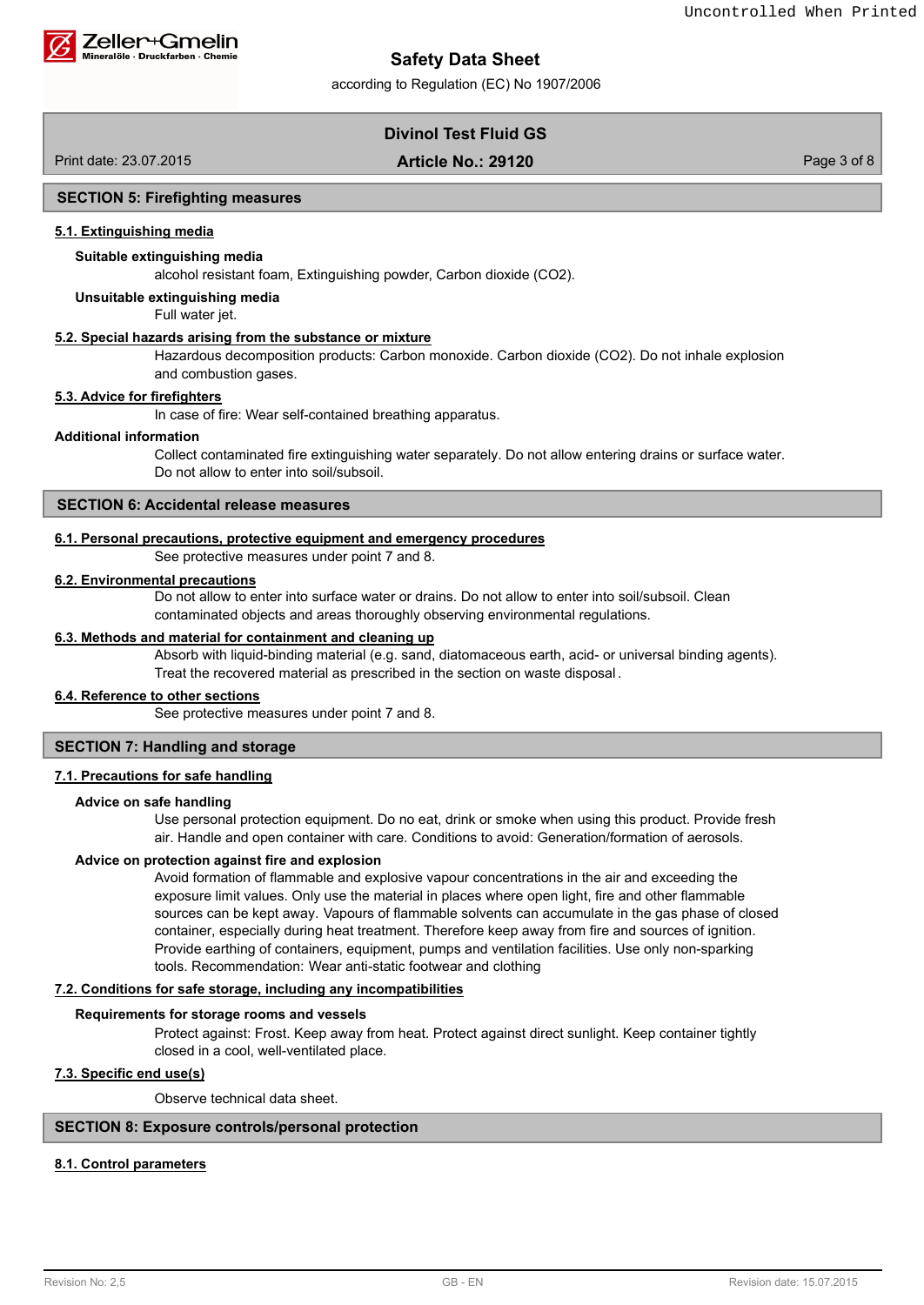

according to Regulation (EC) No 1907/2006

# **Divinol Test Fluid GS**

# Print date: 23.07.2015 Page 4 of 8 **Article No.: 29120**

### **Exposure limits (EH40)**

| I CAS No | Substance                  | ppm | mg/m <sup>3</sup> | fibres/mll | Category      | Origin |
|----------|----------------------------|-----|-------------------|------------|---------------|--------|
| 128-37-0 | 2,6-Di-tert-butyl-p-cresol |     | 10                |            | TWA(8 h)      | WEL    |
|          |                            |     |                   |            | STEL (15 min) | WEL    |

### **8.2. Exposure controls**

#### **Appropriate engineering controls**

See chapter 7. No additional measures necessary.

#### **Protective and hygiene measures**

When using do not eat, drink, smoke, sniff.

### **Eye/face protection**

Eye glasses with side protection.

### **Hand protection**

Wear suitable gloves. Recommended glove articles: DIN EN 374. Suitable material: NBR (Nitrile rubber). Breakthrough time (maximum wearing time): > 120 min (Thickness of the glove material: 0.4 mm). Breakthrough times and swelling properties of the material must be taken into consideration. For special purposes, it is recommended to check the resistance to chemicals of the protective gloves mentioned above together with the supplier of these gloves. Barrier creams can help protecting exposed skin areas. In no case should they be used after contact.

#### **Skin protection**

Protective clothing.

#### **Respiratory protection**

If technical exhaust or ventilation measures are not possible or insufficient , respiratory protection must be worn. Suitable respiratory protection apparatus: Filtering Half-face mask (DIN EN 149), e.g. FFA P / Full-/half-/quarter-face masks (DIN EN 136/140) + Combination filtering device (EN 14387) , e.g. A P.

#### **Environmental exposure controls**

Do not allow to enter into surface water or drains.

#### **SECTION 9: Physical and chemical properties**

# **9.1. Information on basic physical and chemical properties**

| J. I. IIIIOHIIAUUH OH DASIC PHYSICAI AHU CHEHIICAI PIOPERIES |        |                                   |                         |
|--------------------------------------------------------------|--------|-----------------------------------|-------------------------|
| Physical state:                                              | liquid |                                   |                         |
| Colour:                                                      | clear  |                                   |                         |
| Odour:                                                       | mild   |                                   |                         |
|                                                              |        |                                   | <b>Test method</b>      |
| pH-Value:                                                    |        | not applicable                    |                         |
| Changes in the physical state                                |        |                                   |                         |
| Initial boiling point and boiling range:                     |        | $>$ 150 °C                        |                         |
| Pour point:                                                  |        |                                   | $<$ -20 °C DIN ISO 3016 |
| Flash point:                                                 |        |                                   | > 38 °C EN ISO 13736    |
| Lower explosion limits:                                      |        | 0,7 vol. %                        |                         |
| Upper explosion limits:                                      |        | 6,0 vol. %                        |                         |
| Vapour pressure:<br>(at 20 $^{\circ}$ C)                     |        | 2 <sub>hPa</sub>                  |                         |
| Density (at 15 °C):                                          |        | 0,77 g/cm <sup>3</sup> DIN 51757  |                         |
| Water solubility:                                            |        | insoluble                         |                         |
| Viscosity / dynamic:                                         |        | not determined                    |                         |
| Viscosity / kinematic:<br>(at 20 $°C$ )                      |        | 1,27 mm <sup>2</sup> /s DIN 51562 |                         |
| Flow time:                                                   |        | not determined                    |                         |
| 9.2. Other information                                       |        |                                   |                         |

No information available.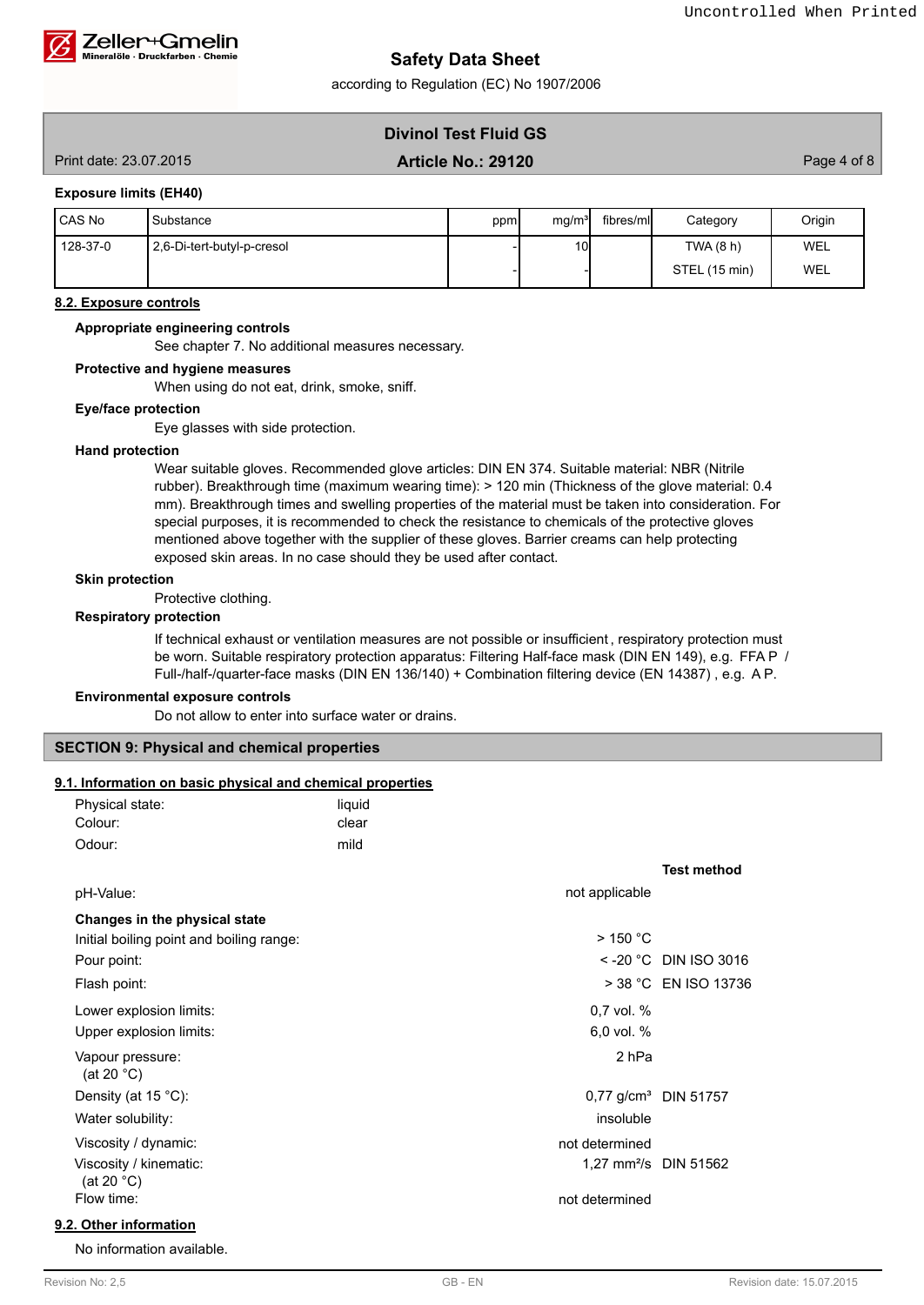

#### Zeller+Gmelin ralöle - Druckfarben - Chemie

# **Safety Data Sheet**

according to Regulation (EC) No 1907/2006

# **Divinol Test Fluid GS**

Print date: 23.07.2015 Page 5 of 8 **Article No.: 29120**

## **SECTION 10: Stability and reactivity**

### **10.1. Reactivity**

No information available.

## **10.2. Chemical stability**

No information available.

## **10.3. Possibility of hazardous reactions**

No hazardous reaction when handled and stored according to provisions.

#### **10.4. Conditions to avoid**

Heat.

#### **10.5. Incompatible materials**

No information available.

#### **10.6. Hazardous decomposition products**

No information available.

## **SECTION 11: Toxicological information**

### **11.1. Information on toxicological effects**

#### **Acute toxicity**

Based on available data, the classification criteria are not met.

| <b>CAS No</b> | Chemical name                                                       |               |         |         |               |
|---------------|---------------------------------------------------------------------|---------------|---------|---------|---------------|
|               | <b>Exposure routes</b>                                              | Method        | Dose    | Species | <b>Source</b> |
| 64742-48-9    | hydrocarbons, C9-C11, n-alkanes, isoalkanes, cyclics, <2% aromatics |               |         |         |               |
|               | oral                                                                | LD50<br>mg/kg | >5000.0 | Rat     |               |
|               | dermal                                                              | LD50<br>mg/kg | >5000.0 | Rabbit  |               |
| 128-37-0      | 2,6-di-tert-butyl-p-cresol                                          |               |         |         |               |
|               | oral                                                                | LD50<br>mg/kg | >2930.0 | Rat     |               |
|               | dermal                                                              | LD50<br>mg/kg | >2000.0 | Rabbit  |               |

#### **Irritation and corrosivity**

Based on available data, the classification criteria are not met.

#### **Sensitising effects**

Based on available data, the classification criteria are not met.

#### **STOT-single exposure**

May cause drowsiness or dizziness. (hydrocarbons, C9-C11, n-alkanes, isoalkanes, cyclics, <2% aromatics)

#### **Severe effects after repeated or prolonged exposure**

Repeated exposure may cause skin dryness or cracking.

### **Carcinogenic/mutagenic/toxic effects for reproduction**

Based on available data, the classification criteria are not met.

### **Aspiration hazard**

May be fatal if swallowed and enters airways.

### **Practical experience**

#### **Other observations**

Keeping to the general worker's protection rules and the industrial hygienics, there is no risk in handling this product through the personnel. Prolonged or repeated skin contact may cause removal of natural fat from the skin resulting in dermatitis (skin inflammation).

#### **SECTION 12: Ecological information**

# **12.1. Toxicity**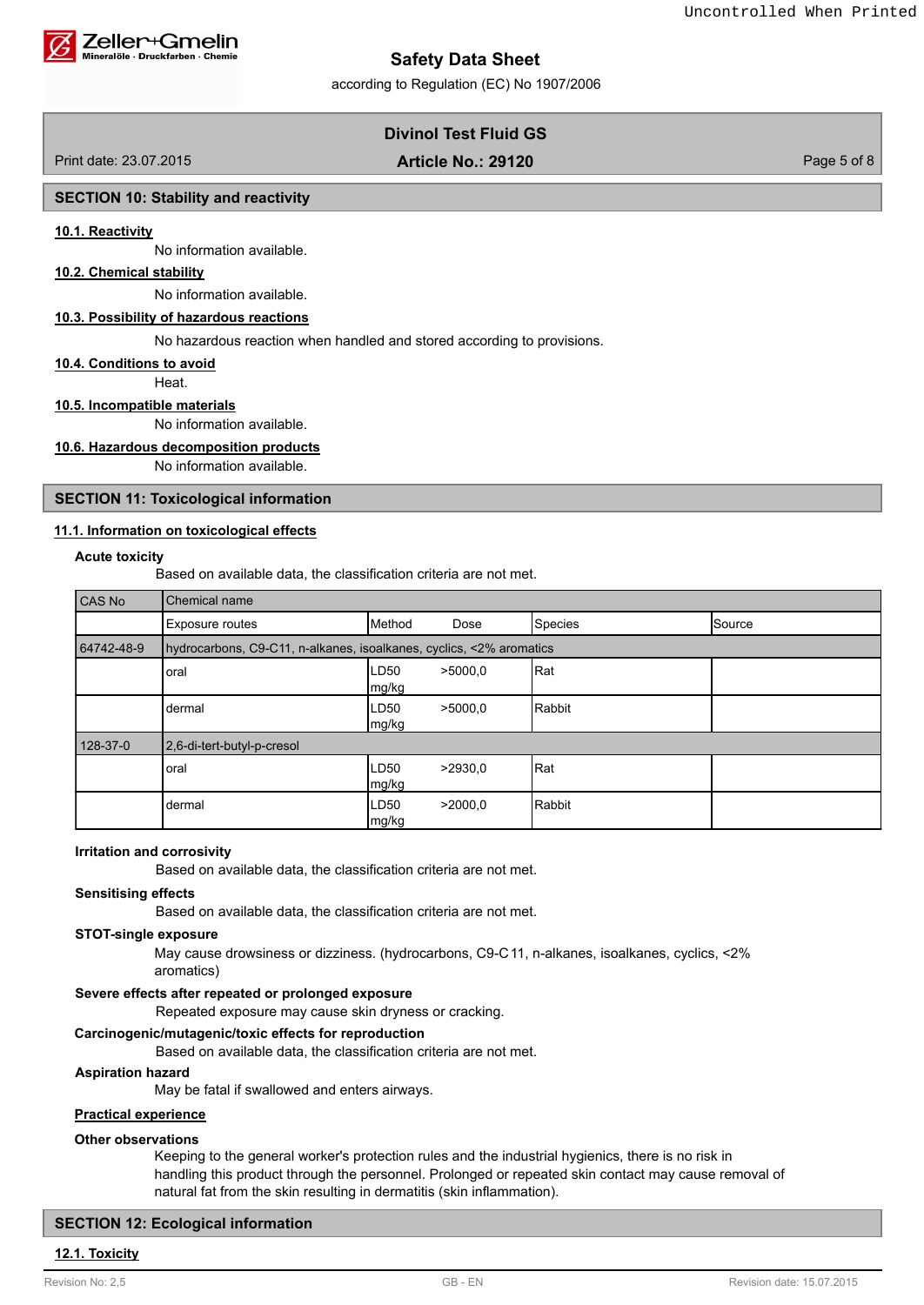

according to Regulation (EC) No 1907/2006

# **Divinol Test Fluid GS**

Print date: 23.07.2015 Page 6 of 8 **Article No.: 29120**

# **12.2. Persistence and degradability**

No data available

No data available

# **12.3. Bioaccumulative potential**

|  | <b>Partition coefficient n-octanol/water</b> |
|--|----------------------------------------------|
|  |                                              |

| <b>ICAS No</b> | Chemical name                            | Log Pow    |
|----------------|------------------------------------------|------------|
| $128-37-0$     | ∟2.6-di-tert-<br>b-cresol<br>rt-butyl-r_ | ◢<br>◡. ↓◡ |

## **12.4. Mobility in soil**

No data available

## **12.5. Results of PBT and vPvB assessment**

No data available

# **12.6. Other adverse effects**

No data available

## **SECTION 13: Disposal considerations**

### **13.1. Waste treatment methods**

#### **Advice on disposal**

Do not allow to enter into surface water or drains. This material and its container must be disposed of in a safe way. Waste disposal according to EC directives 75/442/EEC and 91/689/EEC in the corresponding versions, covering waste and dangerous waste.

## **Waste disposal number of waste from residues/unused products**

070104 WASTES FROM ORGANIC CHEMICAL PROCESSES; wastes from the manufacture, formulation, supply and use (MFSU) of basic organic chemicals; other organic solvents, washing liquids and mother liquors

Classified as hazardous waste.

#### **Contaminated packaging**

Non-contaminated packages may be recycled. Consult the appropriate local waste disposal expert about waste disposal.

## **SECTION 14: Transport information**

### **Land transport (ADR/RID)**

| 14.1. UN number:                         | <b>UN 3295</b>               |
|------------------------------------------|------------------------------|
| 14.2. UN proper shipping name:           | HYDROCARBONS, LIQUID, N.O.S. |
| <u>14.3. Transport hazard class(es):</u> | 3                            |
| 14.4. Packing group:                     | Ш                            |
| Hazard label:                            | 3                            |
|                                          |                              |
| Classification code:                     | F <sub>1</sub>               |
| Limited quantity:                        | 51                           |
| Excepted quantity:                       | F <sub>1</sub>               |
| Transport category:                      | 3                            |
| Hazard No:                               | 30                           |
| Tunnel restriction code:                 | D/F                          |
| <b>Marine transport (IMDG)</b>           |                              |
| 14.1. UN number:                         | <b>UN 3295</b>               |
| 14.2. UN proper shipping name:           | HYDROCARBONS, LIQUID, N.O.S. |
| 14.3. Transport hazard class(es):        | 3                            |
| 14.4. Packing group:                     | Ш                            |
| Hazard label:                            | 3                            |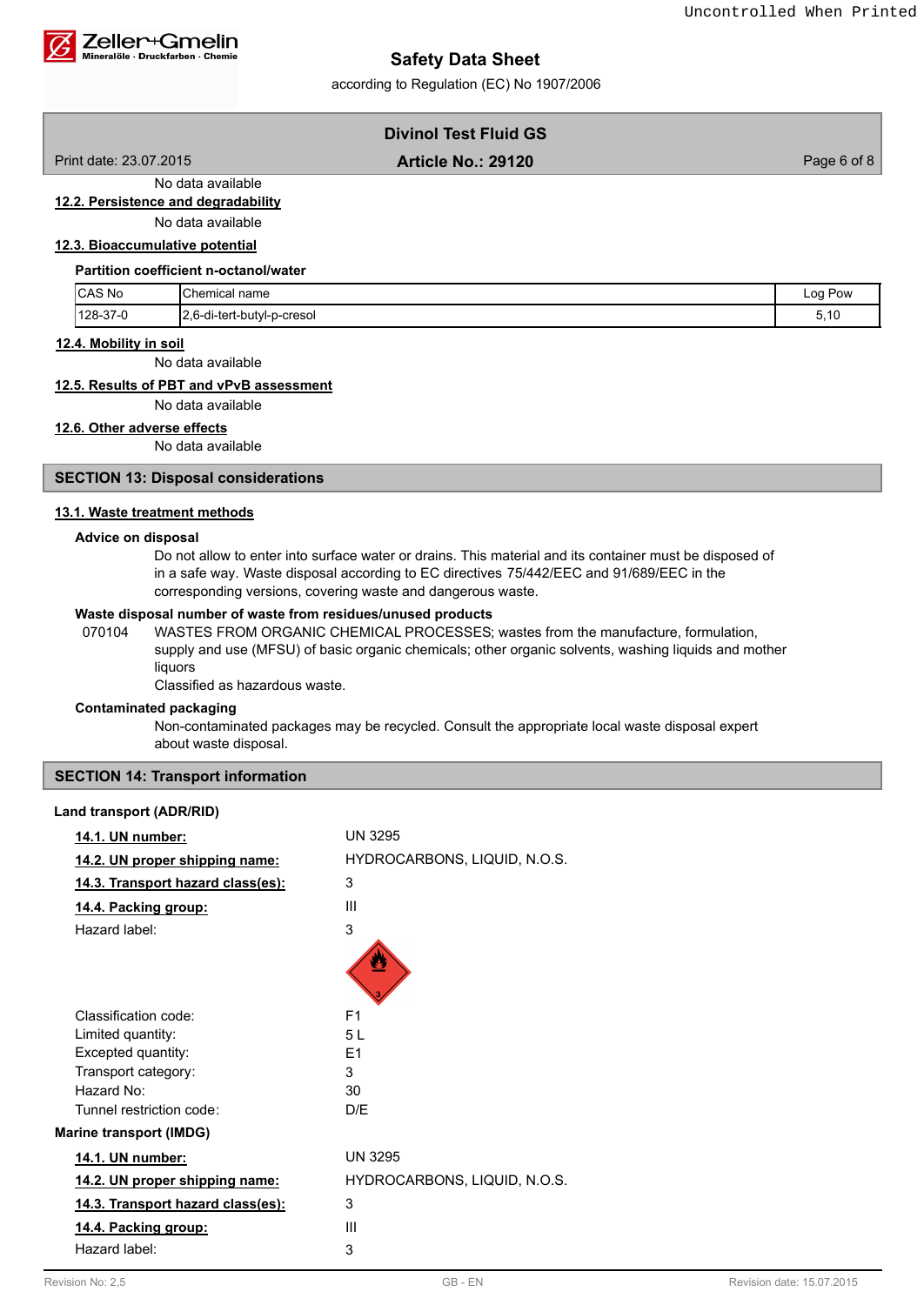

according to Regulation (EC) No 1907/2006

| <b>Divinol Test Fluid GS</b>                                                  |                                                                                                      |             |
|-------------------------------------------------------------------------------|------------------------------------------------------------------------------------------------------|-------------|
| Print date: 23.07.2015                                                        | <b>Article No.: 29120</b>                                                                            | Page 7 of 8 |
|                                                                               | W                                                                                                    |             |
|                                                                               |                                                                                                      |             |
| Marine pollutant:                                                             | <b>NO</b>                                                                                            |             |
| Special Provisions:                                                           | 223                                                                                                  |             |
| Limited quantity:                                                             | 5L                                                                                                   |             |
| Excepted quantity:<br>EmS:                                                    | E1<br>F-E, S-D                                                                                       |             |
| Air transport (ICAO)                                                          |                                                                                                      |             |
| 14.1. UN number:                                                              | <b>UN 3295</b>                                                                                       |             |
| 14.2. UN proper shipping name:                                                | HYDROCARBONS, LIQUID, N.O.S.                                                                         |             |
| 14.3. Transport hazard class(es):                                             | 3                                                                                                    |             |
| 14.4. Packing group:                                                          | III                                                                                                  |             |
| Hazard label:                                                                 | 3                                                                                                    |             |
|                                                                               |                                                                                                      |             |
|                                                                               |                                                                                                      |             |
| <b>Special Provisions:</b>                                                    | A3 A224                                                                                              |             |
| Limited quantity Passenger:                                                   | 10 <sub>L</sub>                                                                                      |             |
| Passenger LQ:<br>Excepted quantity:                                           | Y344<br>E1                                                                                           |             |
| IATA-packing instructions - Passenger:                                        | 355                                                                                                  |             |
| IATA-max. quantity - Passenger:                                               | 60L                                                                                                  |             |
| IATA-packing instructions - Cargo:                                            | 366                                                                                                  |             |
| IATA-max. quantity - Cargo:<br>14.5. Environmental hazards                    | 220 L                                                                                                |             |
| <b>ENVIRONMENTALLY HAZARDOUS:</b>                                             | no                                                                                                   |             |
| 14.6. Special precautions for user                                            |                                                                                                      |             |
| No data available                                                             |                                                                                                      |             |
| 14.7. Transport in bulk according to Annex II of MARPOL73/78 and the IBC Code |                                                                                                      |             |
| No data available                                                             |                                                                                                      |             |
| <b>SECTION 15: Regulatory information</b>                                     |                                                                                                      |             |
|                                                                               | 15.1. Safety, health and environmental regulations/legislation specific for the substance or mixture |             |
| EU regulatory information                                                     |                                                                                                      |             |
| 2010/75/EU (VOC):                                                             | 99,8 % (768,5 g/l)                                                                                   |             |
| National regulatory information                                               |                                                                                                      |             |
| Water contaminating class (D):                                                | 1 - slightly water contaminating                                                                     |             |
| 15.2. Chemical safety assessment                                              |                                                                                                      |             |
|                                                                               | Chemical safety assessments for substances in this mixture were not carried out.                     |             |
| <b>SECTION 16: Other information</b>                                          |                                                                                                      |             |
| <b>Changes</b>                                                                |                                                                                                      |             |
| 2,4,5,6,7,8,9,10,11,12,13,14,15,16.                                           | This data sheet contains changes from the previous version in section(s):                            |             |
| Relevant R-phrases (Number and full text)                                     |                                                                                                      |             |

- 10 Flammable.
- 50 Very toxic to aquatic organisms.
- 53 May cause long-term adverse effects in the aquatic environment.<br>65 Harmful: may cause lung damage if swallowed.
- Harmful: may cause lung damage if swallowed.
- 66 Repeated exposure may cause skin dryness or cracking.
- 67 Vapours may cause drowsiness and dizziness.